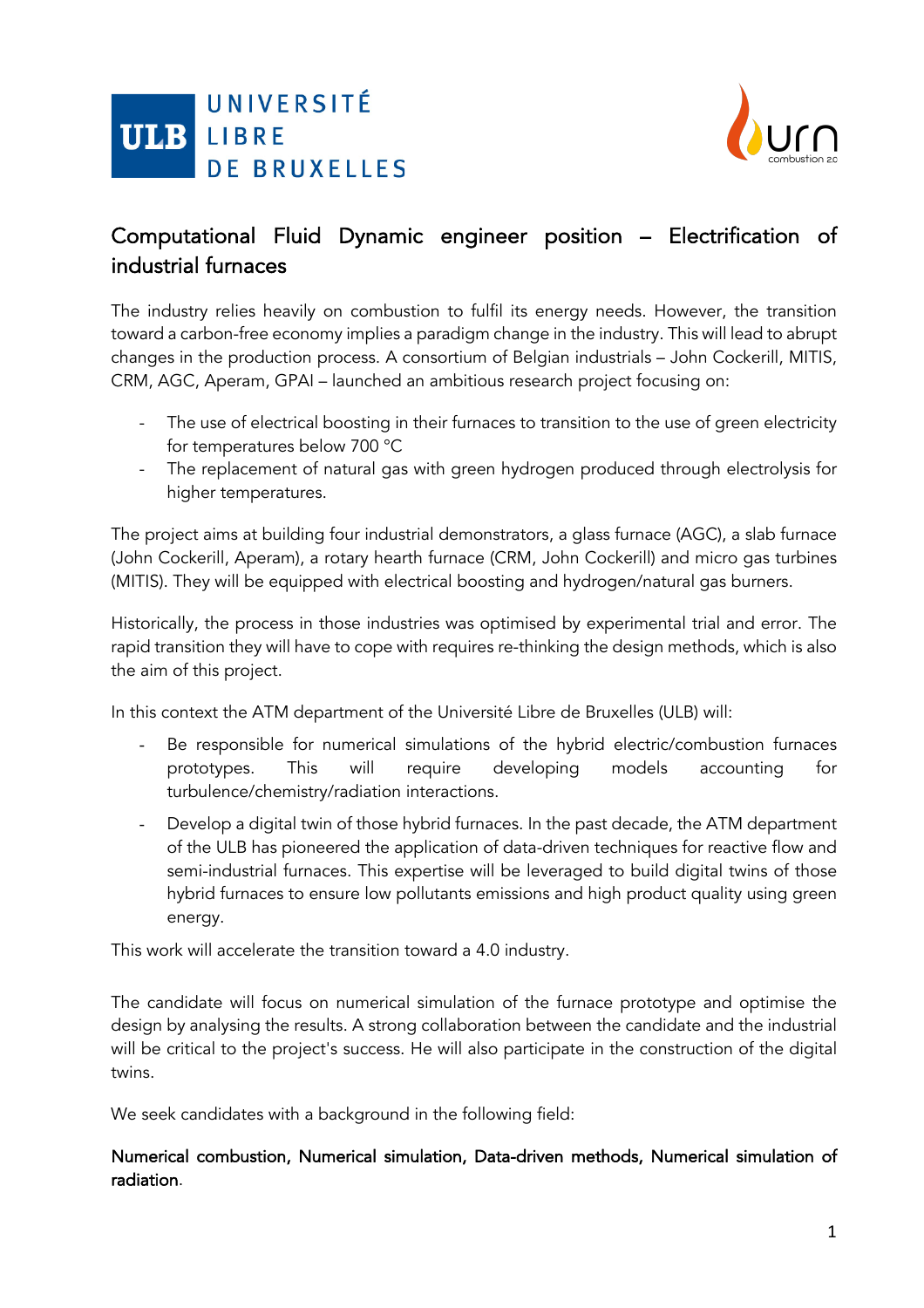



The position is readily available. The choice will be based on the candidates' profiles.

### *Job description*

The candidate will focus on numerical simulation of the electrical boosting part of the slab and a rotary hearth furnace. He will interact with the industrial partners to define an optimised design. Multiphysics simulations will be developed to account for both electric/combustion operations.

The initial contract is two years long with a possible extension.

### Requirements

- MSc in Engineering, Chemistry, Physics and Applied Mathematics, with a focus on either fluid mechanics, combustion modelling or radiation.
- A qualification equivalent to a first-class honours degree is preferred.
- Experience in numerical methods, excellent computational skills, experience with C++ programming, and interest in CFD.
- Experience with Ansys Fluent is a plus.
- The English language is mandatory.

### Selection process

The selection process is based on two steps:

- Evaluation of the documents provided by the Applicant
- Interview of candidates meeting the eligibility requisites (evaluated through the first step). The interviews will be organised remotely via Skype or Teams.

List of Documents to be provided:

- Letter of motivation (approx. 1 page)
- Copies of degree and academic transcripts (with grades and rankings)
- Summary of master's thesis (approx. 1 page)
- Short CV including a publication list (if any)
- Two reference letters from academics.
- Proof of English language skills
- Passport copy

Send your application package to:

Axel.Coussement@ulb.be, Alessandro.Parente@ulb.be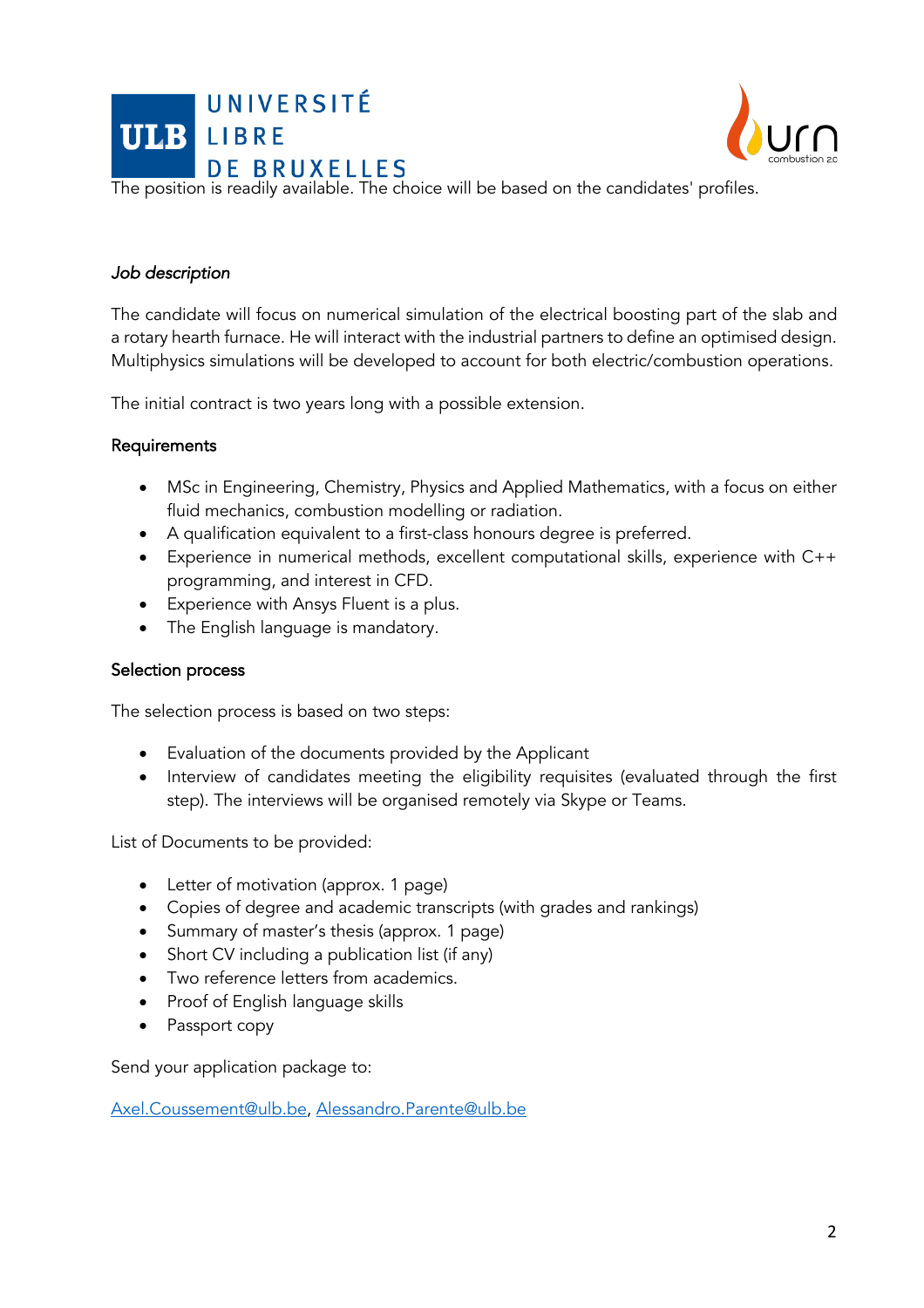



## PhD in data-driven modelling of industrial furnaces to drive transition in energy-intensive industries

The industry relies heavily on combustion to fulfil its energy needs. However, the transition toward a carbon-free economy implies a paradigm change in the industry. This will lead to abrupt changes in the production process. A consortium of Belgian industrials – John Cockerill, MITIS, CRM, AGC, Aperam, GPAI – launched an ambitious research project focusing on:

- The use of electrical boosting in their furnaces to transition to the use of green electricity for temperatures below 700 °C
- The replacement of natural gas with green hydrogen produced through electrolysis for higher temperatures.

The project aims at building four industrial demonstrators, a glass furnace (AGC), a slab furnace (John Cockerill, Aperam), a rotary hearth furnace (CRM, John Cockerill) and micro gas turbines (MITIS). They will be equipped with electrical boosting and hydrogen/natural gas burners.

Historically, the process in those industries was optimised by experimental trial and error. The rapid transition they will have to cope with requires re-thinking the design methods, which is also the aim of this project.

In this context the ATM department of the Université Libre de Bruxelles (ULB) will:

- Be responsible for numerical simulations of the hybrid electric/combustion furnaces prototypes. This will require developing models accounting for turbulence/chemistry/radiation interactions.
- Develop a digital twin of those hybrid furnaces. In the past decade, the ATM department of the ULB has pioneered the application of data-driven techniques for reactive flow and semi-industrial furnaces. This expertise will be leveraged to build digital twins of those hybrid furnaces to ensure low pollutants emissions and high product quality using green energy.

This work will accelerate the transition toward a 4.0 industry.

The candidate will focus on developing a digital twin of either the electrical boosting or combustion of green hydrogen of the furnaces. The model will be built combining numerical simulation results and experimental measurements. The goal is to develop a predictive digital twin that could be used in a control loop or for optimisation purposes.

We seek candidates with a background in the following field:

## Data-driven methods, Numerical simulations, Applied mathematics.

The position is readily available. The choice will be based on the candidates' profiles.